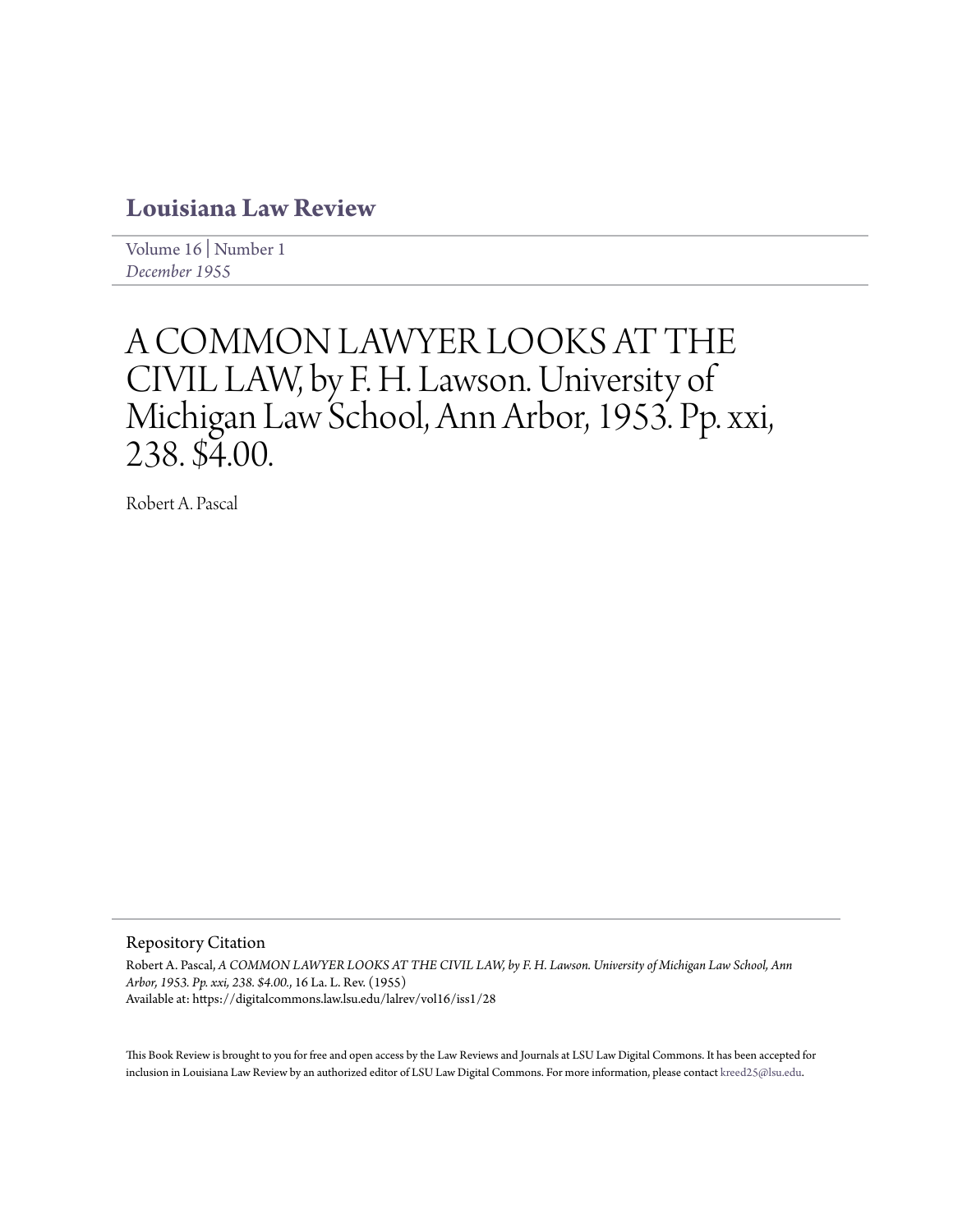### **BOOK REVIEWS**

#### **A COMMON LAWYER LOOKS AT THE CIVIL LAW, by** F. H. Lawson. University of Michigan Law School, Ann Arbor, **1953. Pp.** xxi, **238.** \$4.00.

Oxford's professor of comparative law delivered the **1953** Thomas M. Cooley lectures at the University of Michigan Law School. These five lectures, now in book form, were intended to be and are excellent *antipasti* to whet one's appetite for modern civil law and the Roman law proper.

Professor Lawson states the purpose of his lectures quite clearly. The comparison of the common law and the modern civil law is not only fruitful for legal science but also most useful as an educational device. Intelligent comparison, however, requires a fairly general knowledge of the background of civil law, principally the Roman law itself, but in both England and America it is difficult to interest students in the study of Roman law as such. His suggestion, therefore, is to develop courses which will make Roman law "completely alive **... by** using it as a vehicle for teaching modern Civil Law," and accordingly his aim in the lectures is to give a demonstration of what can be done in this direction. The central theme of the lectures, as distinguished from their purpose, is that what distinguishes common law from modern civil law is not so much methodology, but the conceptual form and substance of their institutions, principles, and rules  what Professor Lawson calls the "actual content" of the law. This is the point made in the first two lectures, "The Historical Background" and "The Forms and Sources of the Civil Law." The third, fourth, and fifth lectures discuss the "actual content" of the modern civil law in terms of "The Contribution of Roman Law," "The Advance beyond Roman Law," and "Non-Roman Elements in the Civil Law."

Professor Lawson's five lectures of course do not make up a treatise, but are in the same general spirit as Professor Ernst Rabel's masterful and penetrating series of lectures, delivered at Louisiana State University Law School in 1949 and published under the general title *Private Laws of Western Civilization.* They merit careful reading by common lawyers simply for the improvement of their liberal legal education and they should be